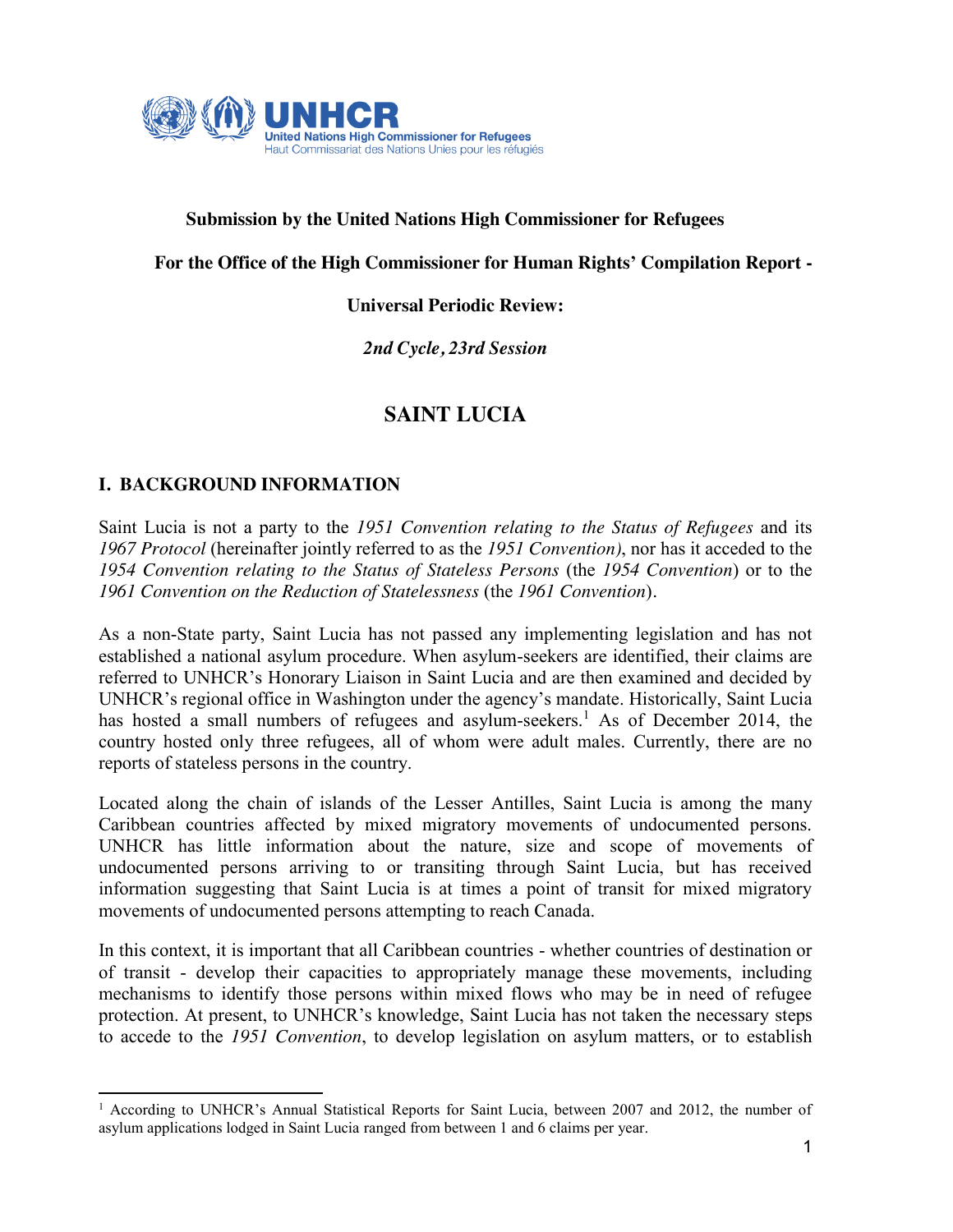administrative mechanisms to identify and register asylum-seekers and to decide their asylum claims.

## **II. ACHIEVEMENTS AND POSITIVE DEVELOPMENTS**

According to information available to UNHCR, the Government of Saint Lucia has respected the principle of *non-refoulement* in line with customary international law. The Government has cooperated fully with UNHCR when asylum-seekers have come to UNHCR's attention. This cooperation has included providing access to detained asylum-seekers, release from detention of asylum-seekers with valid refugee claims, stays of deportation and other positive considerations for recognized refugees pending their resettlement to third countries through UNHCR's programme.

UNHCR welcomed the Government's steps to provide local integration to recognized refugees in Saint Lucia. In 2014, the Government naturalized two refugees.

Additionally, UNHCR welcomed the Government of Saint Lucia's active role in the commemoration process surrounding the 30<sup>th</sup> anniversary of the 1984 Cartagena Declaration *on Refugees,* including its participation in the *Caribbean Sub-Regional Consultation on Mixed Migration, and the Protection of Refugees and Stateless Persons* on 10 and 11 September 2014 in the Cayman Islands and in the Ministerial Meeting in Brasilia on 2 and 3 December 2014, 2 at which the *Brazil Declaration and Plan of Action* was adopted.<sup>3</sup> These documents provide a framework for cooperation and regional solidarity to strengthen the international protection of refugees, displaced and stateless persons in Latin America and the Caribbean and contains innovative proposals on how to address the main current humanitarian challenges affecting the region.

Saint Lucia also actively participated in the May 2013 *Regional Conference on the Protection of Vulnerable Persons in Mixed Migration Flows – Promoting Cooperation and Identification of Good Practices,* which was jointly organized by UNHCR and IOM in The Bahamas (hereinafter "Bahamas Conference").<sup>4</sup>

UNHCR commends the passage of Saint Lucia's *2010 Counter-Trafficking Act* and in particular the *Act*'s strong victims' assistance and protection provisions. By establishing trafficking victims' legal rights (including the ability to seek legal immigration status and family reunification, as well as immunity from criminal liability for immigration-related offenses), the *Act* provides a sound model for other Caribbean States to follow as they develop counter-trafficking legislation.

<sup>-</sup><sup>2</sup> Saint Lucia was represented at the Brasilia Ministerial meeting by the Minister of External Affairs, Mr. Alva Baptiste and by the Minister of Legal Affairs, Home Affairs and National Security, Mr. Victor La Corbiniere.

<sup>3</sup> *Brazil Declaration and Plan of Action,* 3 December 2014, available at: http://www.acnur.org/t3/fileadmin/scripts/doc.php?file=t3/fileadmin/Documentos/BDL/2014/9865.

<sup>4</sup> The Saint Lucia delegation at the Bahamas Conference consisted of Mr. Errol Alexander, Deputy Commissioner of Police of Saint Lucia's Ministry of Home Affairs, Ms. Zizi Pitcairn, Foreign Service Officer at the International Trade and Civil Aviation Division of the Ministry of External Affairs and Honorary Liaison Ms. Terencia Oriol from the Saint Lucia Red Cross.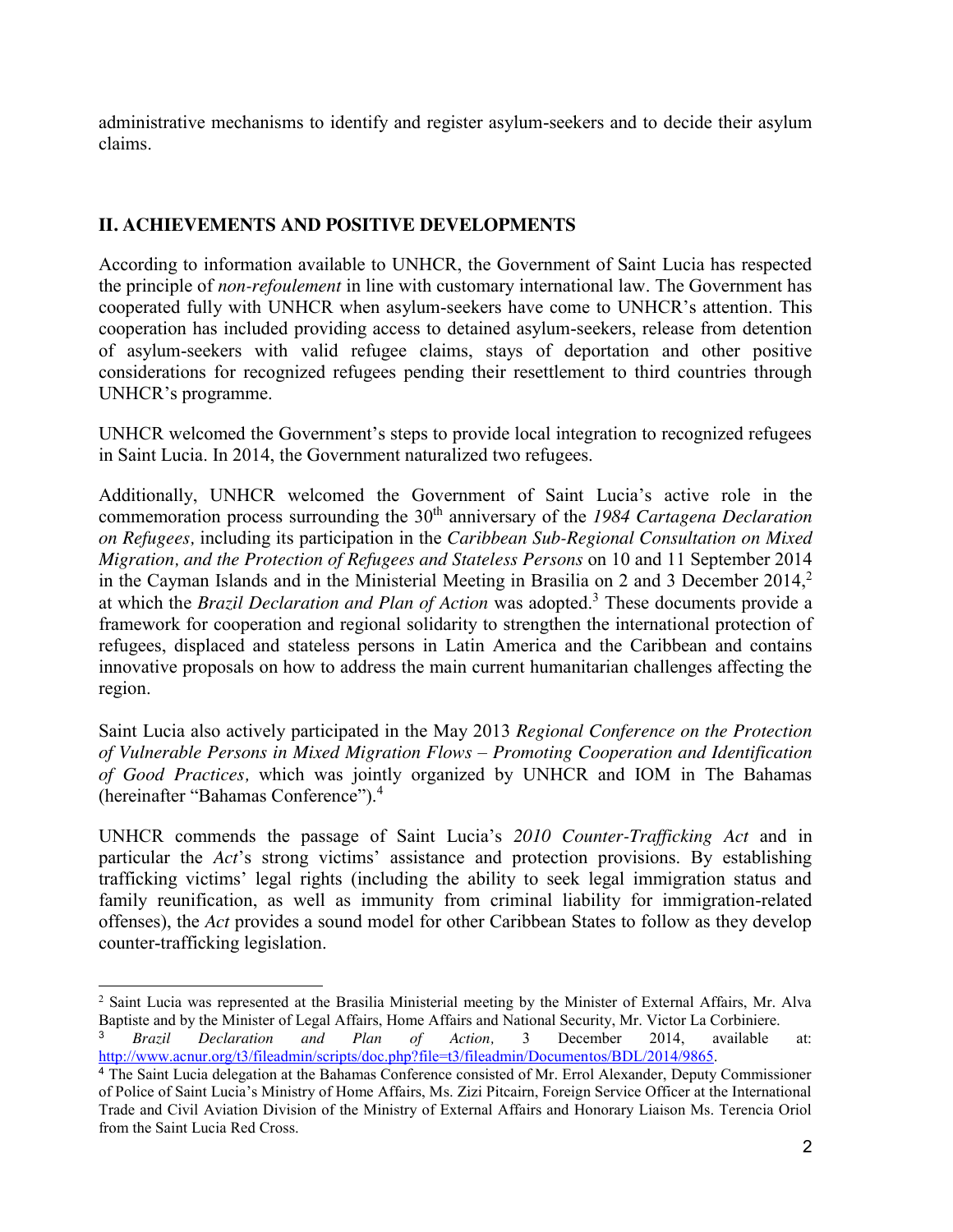## **III. KEY PROTECTION ISSUES, CHALLENGES AND RECOMMENDATIONS**

### **Issue 1: Protection of asylum-seekers and refugees**

Saint Lucia is one of only six States in the Caribbean region that has not acceded to the international refugee instruments. Given the regional context and protection challenges, accession to the *1951 Convention* should be a priority.

Accession greatly facilitates UNHCR's task of mobilizing international support to address refugee situations that may arise in any country. UNHCR believes that it is necessary to broaden the base of State support for these refugee instruments, ensuring that the protection provided to refugees is more universal in scope and the burdens and responsibilities of Governments are equitably distributed and consistently applied. Accession to the *1951 Convention* and establishment of a national legal and institutional framework would provide a clearer basis for the Government of Saint Lucia to provide refugees with international protection. In the context of mixed migration flows, UNHCR would like to note the importance of establishing a formal mechanism for identifying asylum-seekers and protecting persons who qualify for refugee status.

UNHCR is prepared to provide support to the Government of Saint Lucia to develop a national refugee policy, including the drafting of national refugee legislation. UNHCR remains ready to provide training and capacity-building services to Government staff, civil society members and academics, in order to strengthen its capacity to manage mixed migration flows and assist persons in need of international protection.

In response to the recommendation made during the first cycle of the UPR on Saint Lucia "to ratify (…) the *1951 Convention relating to the Status of Refugees* and its *1967 Protocol*" the Government stated that this recommendation would be considered.<sup>5</sup>

### **Recommendations:**

-

UNHCR recommends that the Government of Saint Lucia:

- x Accede to the *1951 Convention relating to the Status of Refugees* and its *1967 Protocol*;
- Adopt national refugee legislation and develop administrative regulations, policies and procedures to ensure full compliance with its obligations under the *1951 Convention*;
- Develop a national refugee status determination procedure and build the capacity of Government officials to successfully undertake refugee status determination, with UNHCR's technical support;<sup>6</sup>

<sup>5</sup> Accession to the *1951 Convention* was recommended by Slovakia, UN Human Rights Council, *Report of the Working Group on the Universal Periodic Review: Saint Lucia,* 1 June 2011, A/HRC/17/6 Add.1, available at: http://lib.ohchr.org/HRBodies/UPR/Documents/Session10/LC/A\_HRC\_17\_6\_Add.1\_Saint%20Lucia\_E.pdf.

<sup>&</sup>lt;sup>6</sup> A recommendation was made to "[d]evelop a national asylum seeker plan and become a party to the *Convention Relating to the Status of Stateless Persons* along with the *Convention on the Reduction of Statelessness*" during the 1st cycle UPR examination of Saint Lucia, but it was not accepted due to resource constraints and national priorities. See: Report of the Working Group of the Universal Periodic Review: Saint Lucia, A/HRC/17/6, 11 March 2011, para. 89.109 (recommended by Hungary), available at: http://daccess-ddsny.un.org/doc/UNDOC/GEN/G11/117/49/PDF/G1111749.pdf.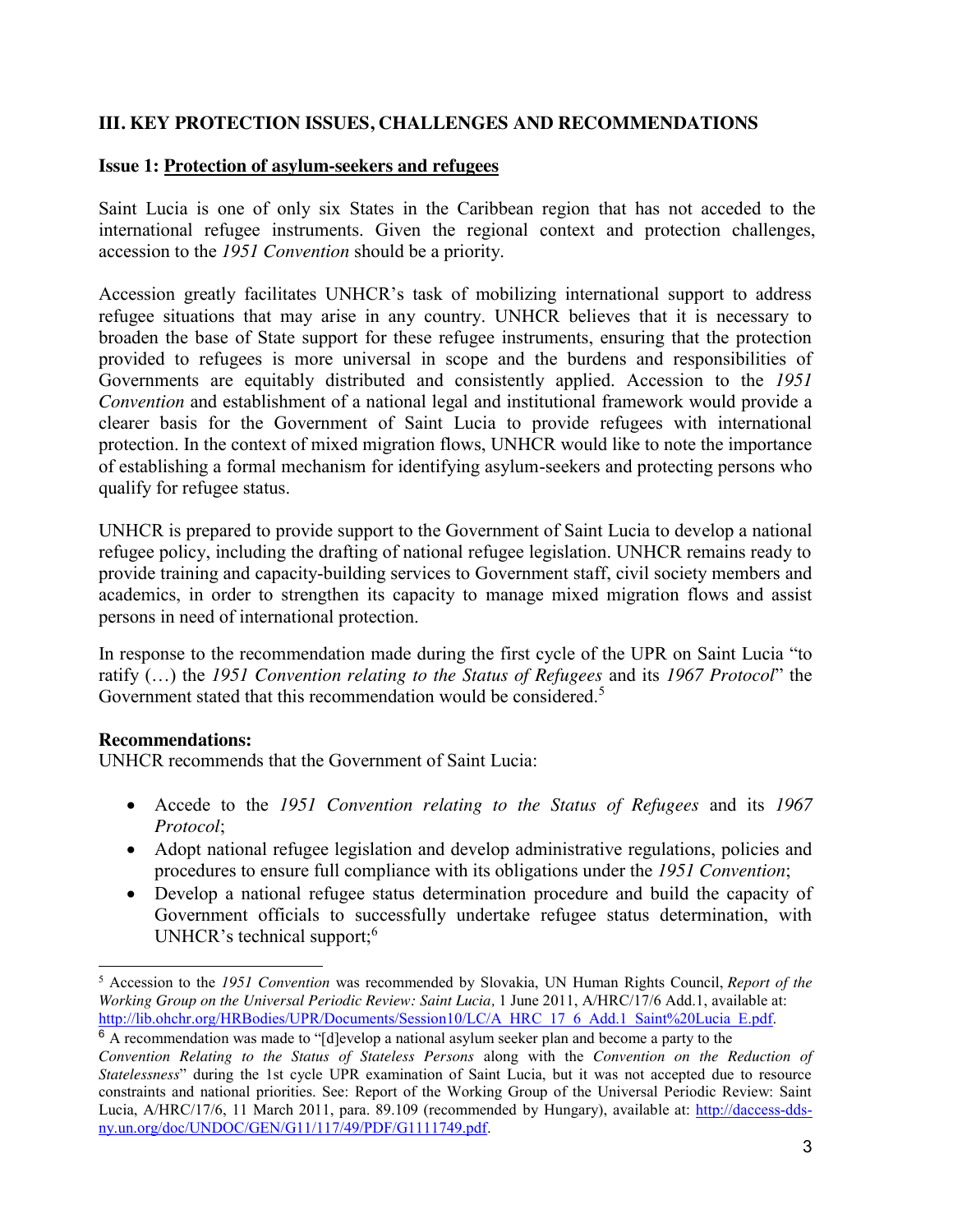- Facilitate full and open access to asylum procedures for persons who have expressed a fear of returning to their country of origin and ensure *non-refoulement* of all persons in need of international protection; and
- Pay due attention to the gender-related dimensions of refugee status, asylum, nationality and statelessness of women as set out in the CEDAW *General Recommendation No. 32*. 7

#### **Issue 2: Address challenges in the context of mixed migration**

-

Like other countries in the region, Saint Lucia is facing a complex phenomenon of mixed migratory movements. It is crucial that all Caribbean countries – whether countries of destination or of transit – develop their capacity to appropriately manage these movements with a coordinated approach. There is a need for regional cooperation in data collection and analysis, protection-sensitive entry systems, reception arrangements, mechanisms for profiling and referral, differentiated processes and long-term solutions. This type of regional cooperation is outlined in the *Brazil Declaration and its Plan of Action* that Saint Lucia, along with 27 other States and territories from Latin America and the Caribbean, adopted on 2 and 3 December 2014 on the occasion of the 30<sup>th</sup> anniversary of the 1984 Cartagena Declaration on *Refugees*. 8

Chapter 5 of the *Brazil Plan of Action*, "Regional Solidarity with the Caribbean for a Comprehensive Response on International Protection and Durable Solutions*,*" highlights the "special challenges" the Caribbean region faces in the management of mixed migration movements, especially in light of its extensive maritime borders and limited financial, technical, human and material resources. In response to these challenges, the "Regional Solidarity with the Caribbean Programme" was introduced. The main objective of this programme is to promote regional dialogue, which may lead to the establishment of a Regional Consultative Process (RCP) for the efficient management of mixed migration.<sup>9</sup> UNHCR

<sup>7</sup> UN Committee on the Elimination of Discrimination Against Women (CEDAW), *General recommendation No. 32 on the gender-related dimensions of refugee status, asylum, nationality and statelessness of women*, 5 November 2014, CEDAW/C/GC/32, available at:

http://tbinternet.ohchr.org/\_layouts/treatybodyexternal/Download.aspx?symbolno=CEDAW%2fC%2fGC%2f32& Lang=en

<sup>8</sup> The *Brazil Plan of Action* incorporates the Conclusions from the four regional Consultations, including the Caribbean Sub-Regional Consultation. The Government of Saint Lucia participated in the Caribbean Sub-Regional Consultation, which took place on 10 and 11 September 2014 in the Cayman Islands, as well as in the Brasilia Ministerial Meeting on 2-3 December 2014. See: http://www.acnur.org/t3/fileadmin/scripts/doc.php?file=t3/fileadmin/Documentos/BDL/2014/9865.

<sup>9</sup> Four main areas of action for a Regional Consultative Process are outlined in Chapter 5 of *Brazil Plan of Action*, specifically: (1) strengthen cooperation between countries of origin, transit and destination of asylum-seekers and refugees, in order to increase national and regional capabilities to optimize the management of mixed movements and implement comprehensive responses under a framework of rights, with a focus on maritime protection of persons; (2) progressively establish asylum systems through the formulation of public policies and internal regulations and implement procedures for the identification and differentiated assistance of groups in situation of vulnerability, guaranteeing access to refugee status determination procedures and alternatives to detention for asylum seekers, refugees and accompanied and non-accompanied children; (3) formulate programmes that promote durable solutions, including measures that promote integration in local communities and the inclusion of refugees in national plans and policies, as well as the promotion of international cooperation and regional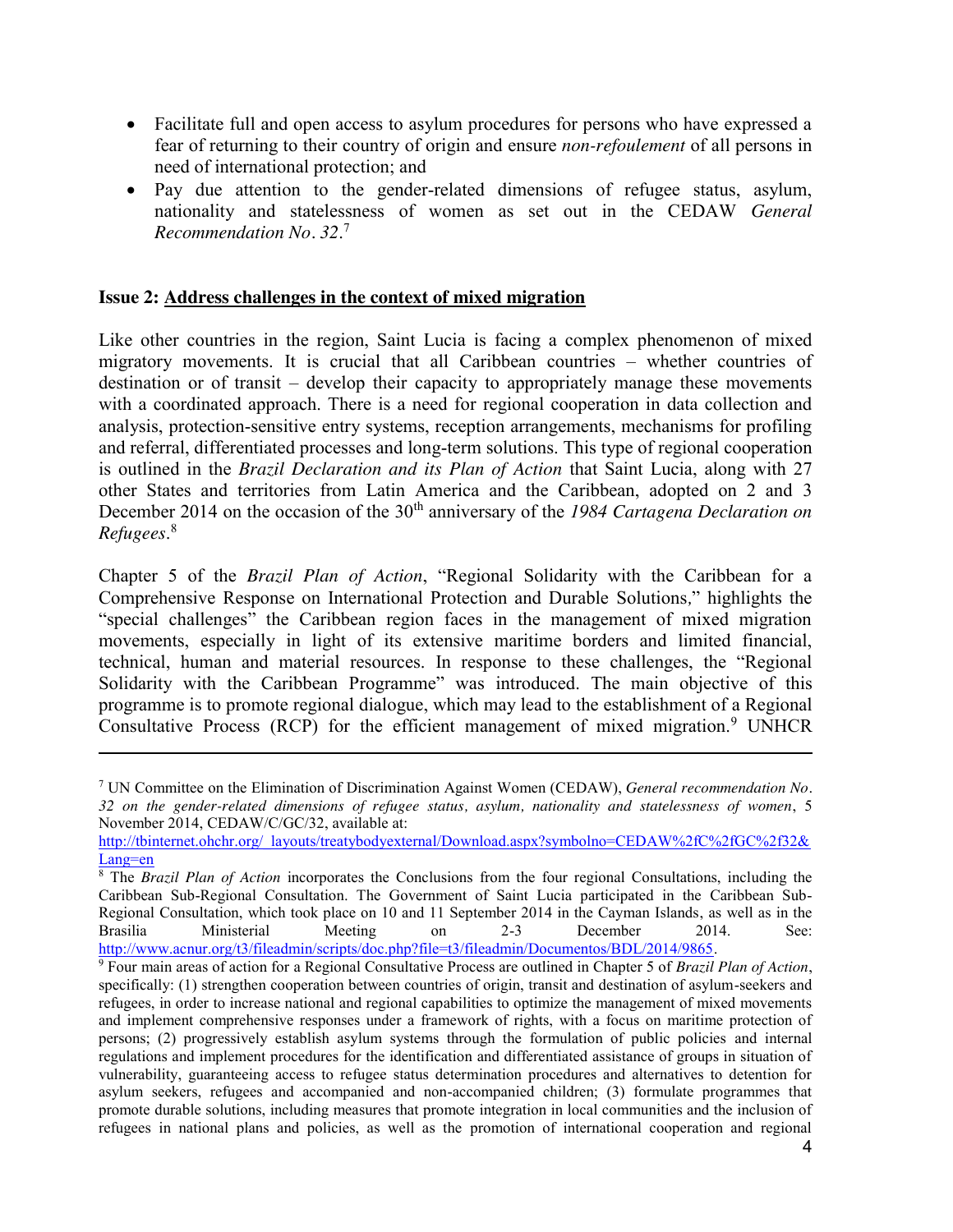encourages Saint Lucia to work with other States in the region to advance the objectives outlined in the *Brazil Plan of Action*.

Regional Cooperation on issues of mixed migration was also promoted during the May 2013 Regional Conference on the Protection of Vulnerable Persons in Mixed Migration Flows – Promoting Cooperation and Identification of Good Practices, which was jointly organized by UNHCR and IOM in The Bahamas.

A coordinated approach is also needed to prevent trafficking and protect trafficking victims in the region. Concerning Saint Lucia specifically, UNHCR commends the State**'**s passage of the *2010 Counter-Trafficking Act.* However, in order to further strengthen the *Act*, UNHCR encourages Saint Lucia to amend the *Act* to include the right of trafficking victims to seek asylum. While the *Act* acknowledges the importance of creating a "safety plan" to protect trafficking victims from threats, reprisals and intimidation by traffickers, it does not articulate the kinds of protection available to trafficking victims in Saint Lucia.

#### **Recommendations:**

-

UNHCR recommends that the Government of Saint Lucia:

- Continue to engage in dialogue and consultation with UNHCR in relation to mixed migratory flows, in particular in the implementation of the *Brazil Declaration and Plan of Action*;
- Consistent with Saint Lucia's strong and comprehensive counter-trafficking legislation, maintain and strengthen efforts to ensure that victims of trafficking are provided with an opportunity to seek asylum and enjoy the corresponding rights and services;
- Develop standard operating procedures for identifying and appropriately channeling cases of victims of trafficking who express a fear of return to their home country and who therefore should be given access to an asylum procedure under UNHCR's mandate; and
- Ratify the *United Nations Protocol to Prevent, Suppress and Punish Trafficking in Persons, Especially Women and Children* in an effort to strengthen cooperation with countries in the region to prevent and combat trafficking.<sup>10</sup>

#### **Issue 3: Prevention of statelessness and protection of stateless persons**

Saint Lucia is not a State Party to the *1954 Convention relating to the Status of Stateless Persons* or to the 1961 Convention on the Reduction of Statelessness. At the 17<sup>th</sup> UPR session

solidarity to facilitate resettlement of refugees, including South American Countries, and voluntary return of migrants, and thus relieve the disproportionate burden in some island countries; and (4) implement measures to favour coordination in the Caribbean to promote the adequate implementation of procedures of refugee status determination.

<sup>10</sup> This recommendation was made during the 1st cycle UPR examination of Saint Lucia. See: Report of the Working Group of the Universal Periodic Review: Saint Lucia, A/HRC/17/6, 11 March 2011, para. 89.27<br>(recommended by Canada). available at: http://daccess-dds-(recommended by Canada), available at: http://daccess-ddsny.un.org/doc/UNDOC/GEN/G11/117/49/PDF/G1111749.pdf.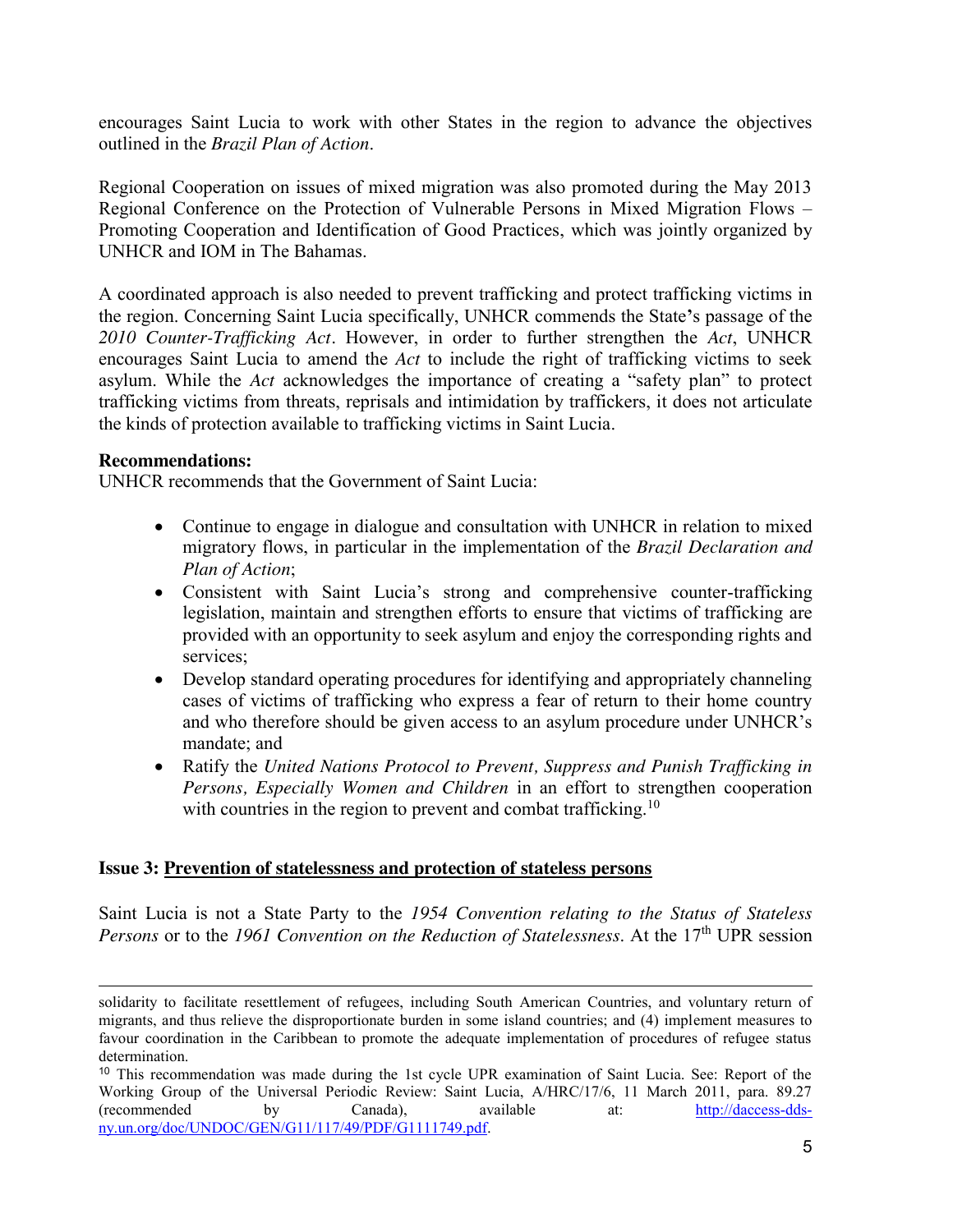in 2011, Saint Lucia rejected a UPR recommendation to accede to the *Statelessness Conventions*, citing reasons of resource constraints and national priorities. 11

In October 2013, the UN High Commissioner for Refugees called for the "total commitment of the international community to end statelessness."<sup>12</sup> Additionally, in 2014 UNHCR launched the *Global Action Plan to End Statelessness: 2014 - 2024* (the *Global Action Plan*), which was developed in consultation with States, civil society and international organizations, and set out a guiding framework comprised of 10 Actions that need to be taken to end statelessness within 10 years. Action 9 of the *Global Action Plan* promotes accession to the *UN Statelessness Conventions*. 13

Moreover, the *Brazil Plan of Action* includes a chapter related to the eradication of statelessness in the Americas that promotes accession to both *Statelessness Conventions*. 14

There is a global and regional consensus on the importance of acceding to the *Statelessness Conventions*. The *1954 Convention* and the *1961 Convention* are key international treaties designed to ensure that every person has a nationality and that stateless people enjoy a basic set of human rights. The *Statelessness Conventions* do not stand alone, but complement a much broader range of international legal standards, in particular those contained in human rights treaties.

The *1954 Convention* establishes minimum standards of treatment for stateless persons in respect of a number of rights. These include, but are not limited to, the right to education, employment and housing. Importantly, the *1954 Convention* also guarantees stateless people a right to identity and travel documents and to administrative assistance. The *1961 Convention* establishes an international framework to ensure the right of every person to a nationality. It requires that States establish safeguards in their nationality laws to prevent statelessness at birth and later in life.

Against the backdrop of the global and regional consensus reflected in UNHCR's *Global Action Plan* and the *Brazil Plan of Action*, Saint Lucia may wish to review its previous position and consider accession to the *Statelessness Conventions* as an important action to end statelessness globally.

#### **Recommendation:**

-

UNHCR recommends that the Government of Saint Lucia:

x Accede to the *1954 Convention relating to the Status of Stateless Persons* and to the *1961 Convention on the Reduction of Statelessness*.

<sup>&</sup>lt;sup>11</sup> Report of the Working Group on the Universal Periodic Review, Addendum, A/HRC/17/6/Add.1, 1 June 2011. Reply to recommendation 89.109, (recommended by Slovakia), available at: http://daccess-dds-<br>ny.un.org/doc/UNDOC/GEN/G11/117/49/PDF/G1111749.pdf?OpenElement.

 $12$  High Commissioner's Closing Remarks to the 64th Session of UNHCR's Executive Committee, 4 October 2013: http://unhcr.org/525539159.html

<sup>13</sup> UNHCR, *Global Action Plan to End Statelessness: 2014 – 2024*, November 2014, http://www.unhcr.org/statelesscampaign2014/Global-Action-Plan-eng.pdf

<sup>14</sup> *Brazil Plan of Action*: "A Common Roadmap to Strengthen Protection and Promote Sustainable Solutions for Refugees, Displaced and Stateless Persons in Latin America and the Caribbean within a Framework of Cooperation and Solidarity", 3 December 2014, available at http://www.refworld.org/docid/5487065b4.html.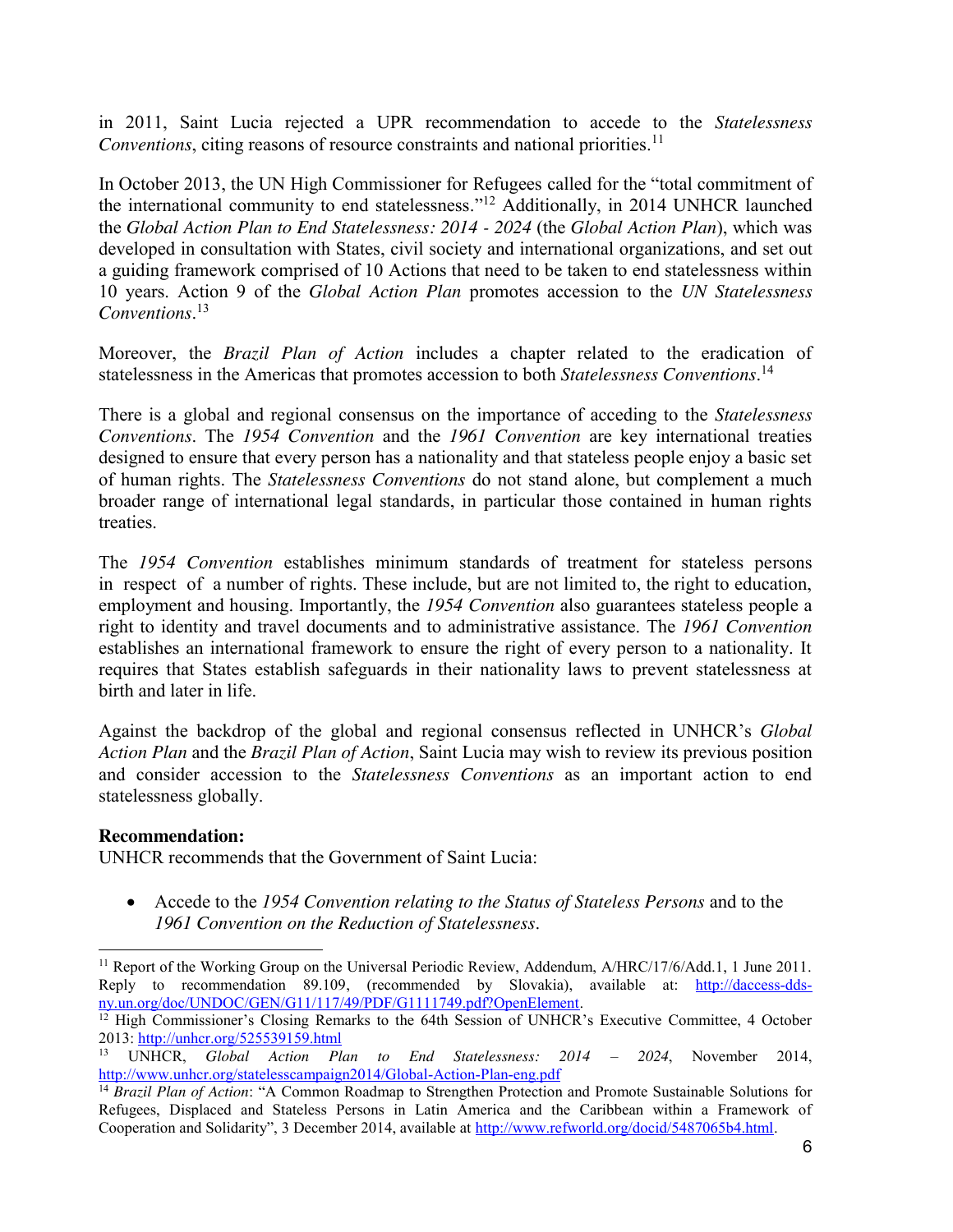**Human Rights Liaison Unit Division of International Protection UNHCR March 2015**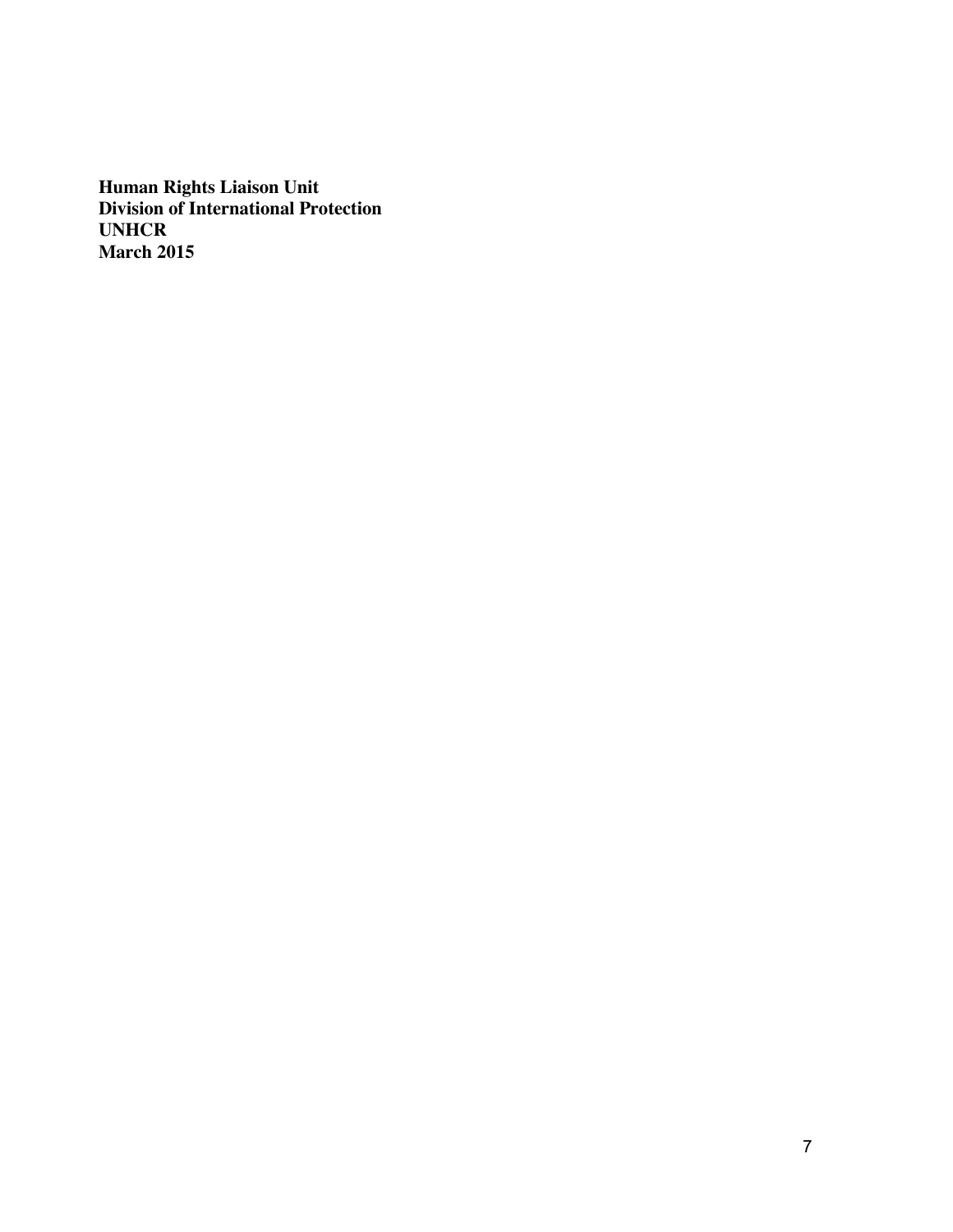### **ANNEX**

### **Excerpts of Concluding Observations and Recommendations from UN Treaty Bodies**

#### **Saint Lucia**

We would like to bring your attention to the following excerpts from UN Treaty Monitoring Bodies' Concluding Observations and Recommendations relating to issues of interest and persons of concern to UNHCR with regards to Saint Lucia.

#### *Committee on the Rights of the Child*

Concluding observations (2014) CRC/C/LCA/CO/2-4

#### **Sexual exploitation and abuse**

32. While noting that the State party has undertaken initiatives to address child sexual exploitation and abuse, including participation in Caribbean Community (CARICOM) regional meetings, training workshops on child sexual abuse, and widespread public sensitization campaigns, including the "Break the Silence" campaign, the Committee is concerned about the high level of incest and sexual abuse of boys and girls in the State party, and, in particular, the following:

(a) Incidents of child sexual abuse appear to be on the increase, the practice of perpetrators paying parents to drop cases of child sexual abuse is continuing, and there is insufficient support for victims of sexual abuse;

(b) While there is a stipulated age of consent for girls with regard to sexual relations, there is not one for boys, which puts them at increased risk of sexual exploitation and abuse;

(c) The revised Criminal Code of 2004 limits the reporting of child sexual abuse to that committed against "young persons" and therefore does not protect children under 12 years of age from sexual abuse and other forms of child abuse and neglect;

(d) Lack of information on laws, policies, measures, and resources for preventing and combating child sexual abuse, as well as ongoing training for all professionals on the subject.

#### **33. The Committee recommends that the State party:**

**(a) Ensure that acts of sexual abuse and exploitation are effectively investigated, that the perpetrators are brought to justice and that out-of-court settlements involving financial arrangements between perpetrators of child sexual abuse and parents of child victims are prohibited;**

**(b) Provide accessible, confidential, child-friendly and effective complaint procedures for sexual abuse and exploitation, continue the self-empowerment programmes for children; and conduct awareness-raising activities to combat the stigmatization of victims of sexual exploitation and abuse, including incest;**

**(c) Develop programmes and policies for the prevention, recovery and social reintegration of child victims, in accordance with the outcome documents adopted at the 1996, 2001 and 2008 World Congresses against Sexual Exploitation of Children held in Stockholm, Yokohama, Japan, and Rio de Janeiro, Brazil, respectively;**

**(d) Review all sexual offences legislation with a view to ensuring conformity with the Convention, including setting an age of consent for boys, to protect them from sexual exploitation and abuse;**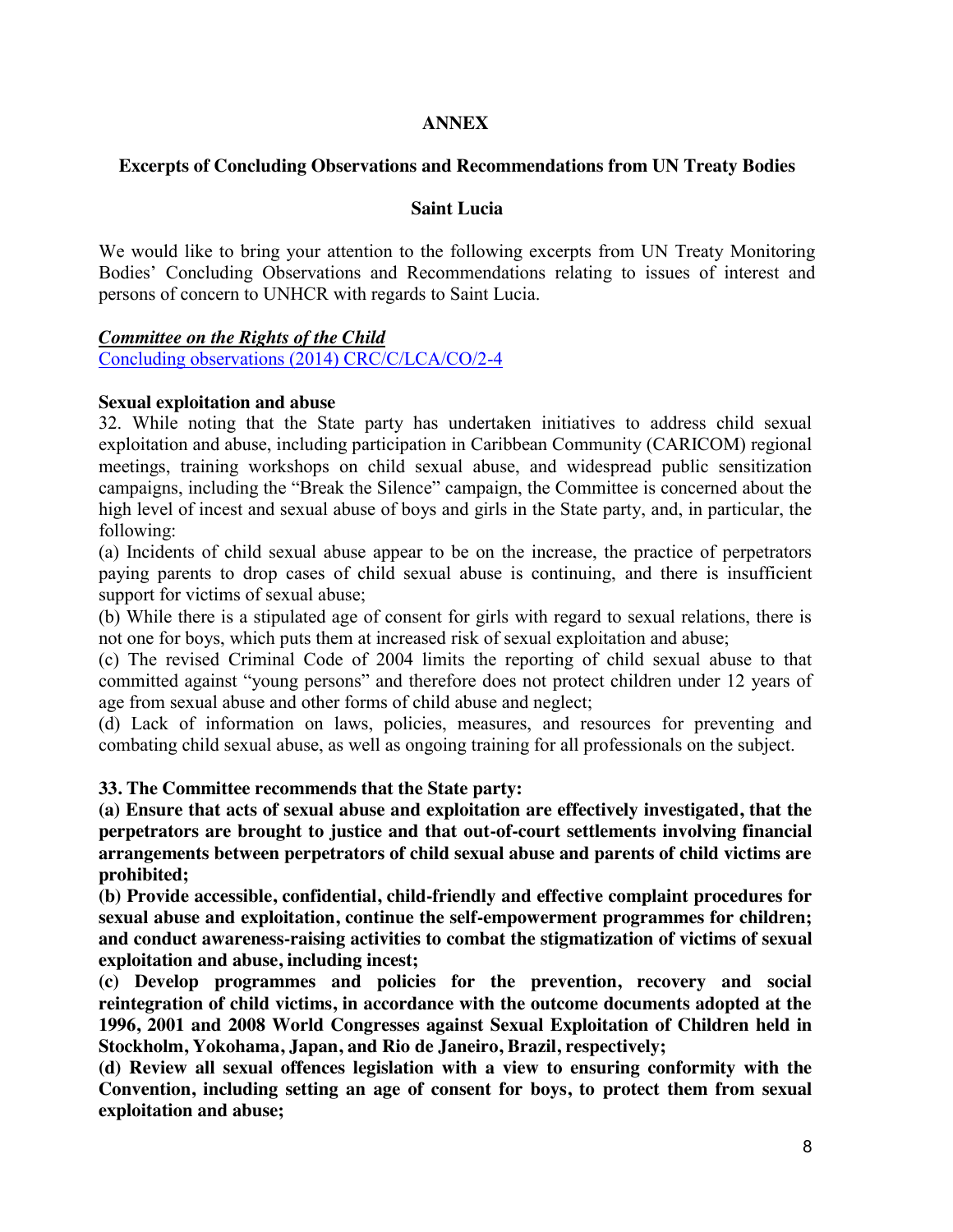**(e) Establish mechanisms, procedures and guidelines to ensure mandatory reporting of cases of child sexual abuse and exploitation, including by revising the**

**Criminal Code to ensure that mandatory reports include all forms of abuse and neglect of all children, including those under 12 years of age;**

**(f) Ensure that all professionals and staff working with and for children are given the necessary training, supervision and background checks; and provide systematic training to law enforcement officials, social workers and prosecutors on how to receive, monitor, investigate and prosecute complaints in a child- and gender-sensitive manner that respects the privacy of the victim, and ensure that child protection agencies are adequately staffed and funded;**

**(g) Provide detailed information in the next periodic report on the legislative framework, policies, measures and resources for preventing and combating child sexual abuse.**

#### **Gang violence**

34. Noting the efforts of the State party to address the problem of gang violence, including through providing life skills training to children, introducing community policing, and placing police in schools, the Committee is concerned that the climate of fear, insecurity, threat and violence linked to gangs in the State party impedes children from enjoying their childhood and adolescence. The Committee also notes with concern that insufficient attention is being paid by the State party to the root causes of this phenomenon.

**35. The Committee recommends that the State party develop a comprehensive public policy to deal with this problem, addressing the social factors and root causes of juvenile violence and gangs, such as, inter alia, social exclusion, lack of opportunities, a culture of violence and migration flows. The Committee also recommends that the State party invest in prevention activities, with an emphasis on the school, the family and social inclusion measures.**

#### **Children in situations of migration**

56. The Committee is concerned about the impact of migration on children, especially those left behind, as well as challenges in securing maintenance from parents who may have migrated abroad. The Committee is also concerned about children of foreign migrants in Saint Lucia, especially those who are undocumented, and the challenges and discrimination that they may face in accessing education, health services and other social services.

**57. The Committee recommends that Saint Lucia undertake a comprehensive study on all aspects of migration's impact on children in the country and the role of child protection and social protection systems in providing services for children impacted by migration. It also recommends that the State party develop national policy and guidelines for all ministries, agencies and departments providing services to children of migrants, and all children impacted by migration, including measures to secure maintenance from parents working abroad. The Committee further recommends that the State party take all necessary measures to ensure the recovery of maintenance from abroad by entering into bilateral agreements with the major States of employment of Saint Lucian migrant workers and also ratify all the Hague Conventions and other conventions on the subject.**

#### **Sale, trafficking and abduction**

60. The Committee notes that the State party is a destination country for persons subjected to forced prostitution and labour exploitation, and is concerned about indications that children